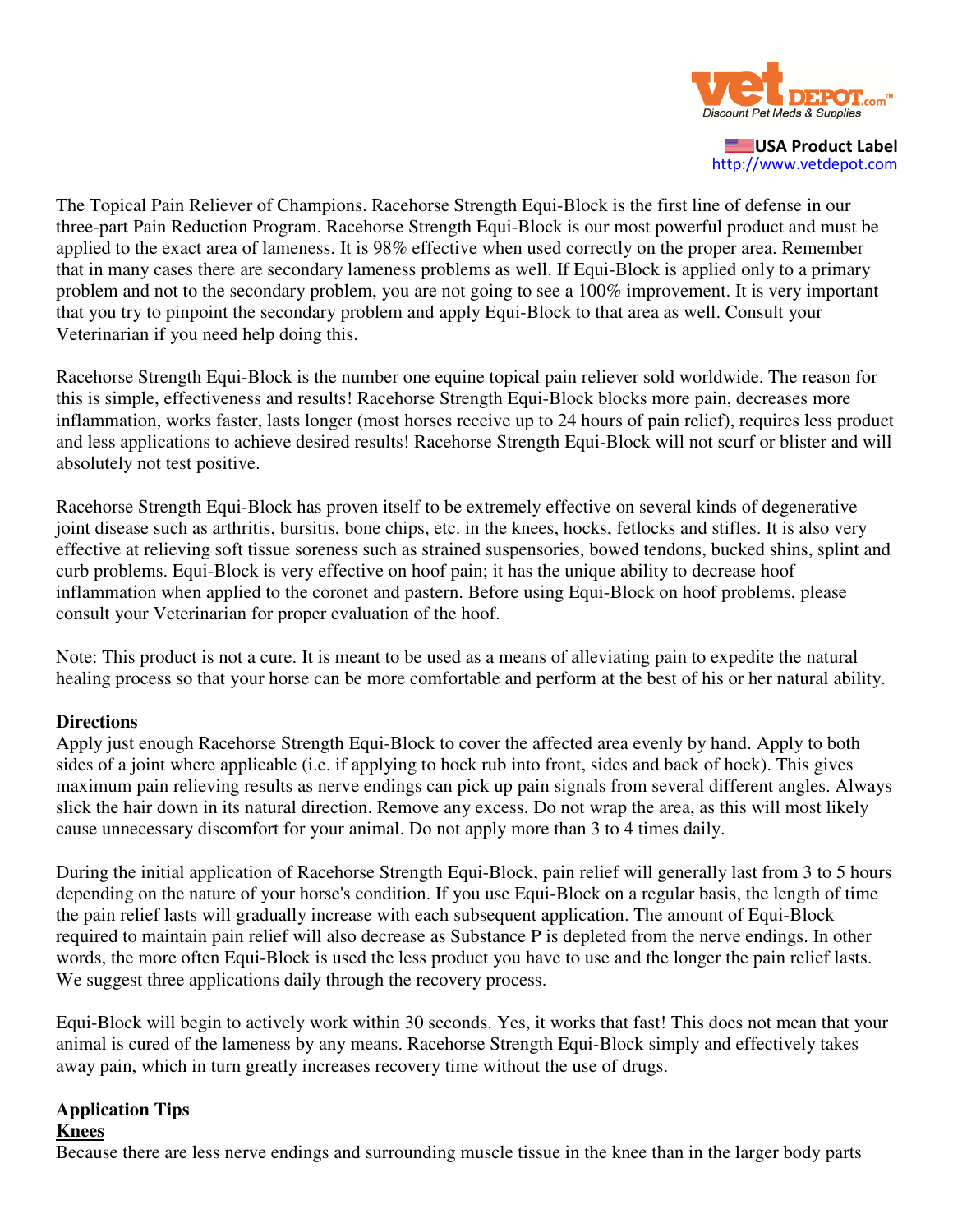such as the stifle or whirlbone areas, pain relief should occur fairly rapidly, usually on the first application within 30 to 60 minutes. In instances of severe pain, 2 or 3 applications over a 24 hour period may be required to achieve total pain relief.

# **Fetlocks**

As per the knee, less nerve endings in the fetlock make this one of the easier joints to provide almost instantaneous pain relief to. Relief should be achieved on the first application in approximately 30 to 60 minutes. Again, in instances of severe pain, 2 to 3 applications over a 24 hour period may be necessary to achieve maximum results. Daily applications will reduce inflammation and provide longer lasting pain relief, most horses should receive 18 to 24 hours of pain relief after several applications.

## **Hocks**

Because the number of nerve endings in the hock are greater than that of the knee or fetlock, application of Equi-Block to this area does not provide as quick a reduction in pain as seen in the knee or fetlock. In order to provide the same total pain relieving results it will be necessary to apply Equi-Block twice daily for the first three days (morning and evening). It should then only be necessary to apply once daily to maintain relief.

## **Stifles & Whirlbones**

These are the hardest joint to provide pain relief to. In order to provide the results necessary to see a noticeable improvement, you will have to apply Equi-Block twice a day for 5 consecutive days. If you faithfully stick to this routine, you will see results!

Also, when applying Equi-Block to the stifle area, rub it in on the inside as well as the front and the outside. A major nerve branch extends down into this joint from the inside; you must apply Equi-Block over this nerve in order to see optimum pain relief to this area.

## **Hoofs**

In most instances, hoof pain can be totally eliminated using the following method. Initially it will require 2 applications per day for 3 to 5 consecutive days before maximum results are achieved. After which time, depending on the severity, it may only be necessary to apply once per day.

Because you cannot penetrate the hoof wall externally, you must block the transmission of pain and inflammation from above. To achieve this, apply Equi-Block from half way down the fetlock over the entire pastern and around the coronet. Remember to apply completely around these areas. If the horse has a quarter or heel crack, care must be taken not to get Equi-Block on these areas.

#### **Warning**

This product can literally block pain completely. Do not use on a horse that is to race, train, perform, etc. if your animal has just sustained a serious sprain, strain or soft tissue injury. Rest and ice are still the best remedies. Not only does this show compassion for the horse, but it will also prolong its racing or performing career if allowed sufficient recovery time for the injury to heal properly. If you have any doubts about the healing of any injury, contact your Veterinarian.

In some instances, Equi-Block may get hot, continue to apply daily and this sensation will diminish with each subsequent application. Please use this product with care. For external use only. Do not apply to open wounds, cuts or abrasions. Avoid contact with the eyes and mucous membranes. If Equi-Block gets in the eyes, flush thoroughly with water. Do not bandage. Do not apply to unaffected areas. Discontinue use if excessive irritation occurs. Do not use other than directed. If condition worsens, discontinue use and consult a Veterinarian. Wash your hands thoroughly after each application or use gloves to apply. Keep this and all drugs out of the reach of children.